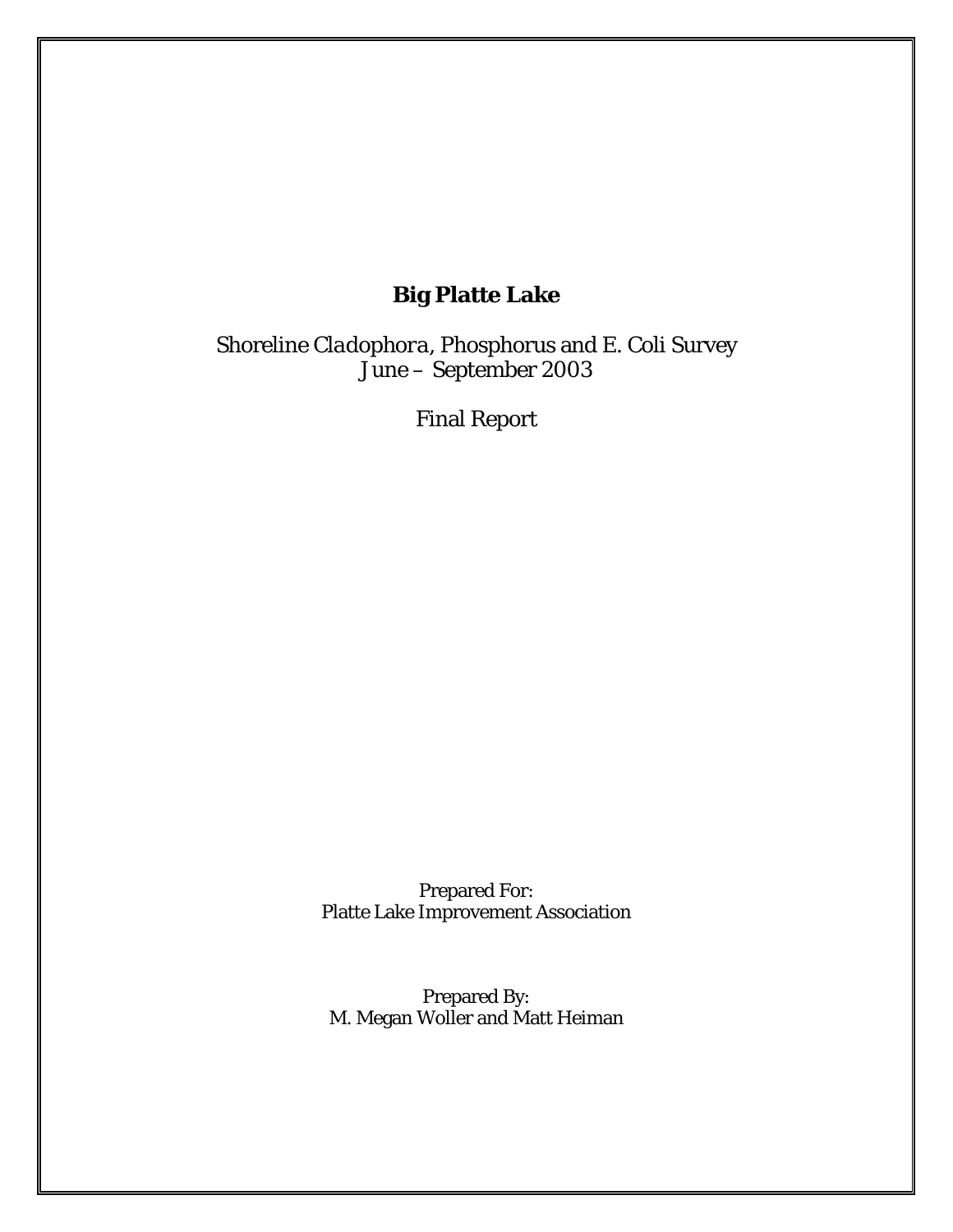### **Introduction**

*Cladophora* is very commonly associated with calcareous freshwater systems. Many of the marl bottom lakes of Northwest Lower Michigan are ideal hosts for this classic indicator of nutrient enrichment. The rapid growth potential, sensitivity to available phosphorus and readily visible colonization of the lake substrate make *Cladophora* an ideal species to monitor over time during routine shoreline surveys.

*Cladophora* will most commonly utilize any solid substrate such as rocks and logs, but can also attach to macrophytes. In many lakes the most favorable *Cladophora* habitat is found near shore in less than two feet of water. This proximity to shoreline coupled with a rapid growth response to pulses of introduced nutrients allow for a qualitative correlation between *Cladophora* colony growth and available nutrients to the near shore environment.

Monitoring *Cladophora* beds through the growing season and comparing those results over many years is a relatively quick and easy method of determining changes in available nutrients from adjacent shoreline run-off or tributary stream input. Changes in land use and shoreline habitat greatly influence the amount of soluble nutrients carried into adjoining water bodies. Natural shorelines with intact riparian vegetation filter out more nutrients than developed landscapes with manicured lawns. In fact, lawn care and gardening practices are commonly found to be a major source of nutrient enrichment when native riparian vegetation has been removed.

In addition to shoreline vegetation type, the actual shoreline composition can also play a critical role in the link between shoreline health and water quality. Native plants and shrubs contribute to shoreline stabilization and nutrient uptake. Cement rip-rap, cobble or sand fill and break walls all constitute an abrupt change from land to the aquatic environment, thereby preventing nutrients from being filtered out of surface run-off as it flows into the receiving water body.

Dense *Cladophora* growth is typical on suitable substrates adjacent to shorelines with such abrupt transitions from land to water. Natural shorelines retain much greater nutrient filtration capacities, however tributaries along natural shorelines can carry nutrient rich run-off from distant uplands. Dense *Cladophora* colonies are often found where these tributaries empty into a main water body. Monitoring changes in the area and average density of *Cladophora* colonies can allow for a qualitative analysis of how the immediate shoreline area is influencing the near-shore water quality.

Throughout this study, *Cladophora* was identified by field observations only, samples were not examined using a microscope.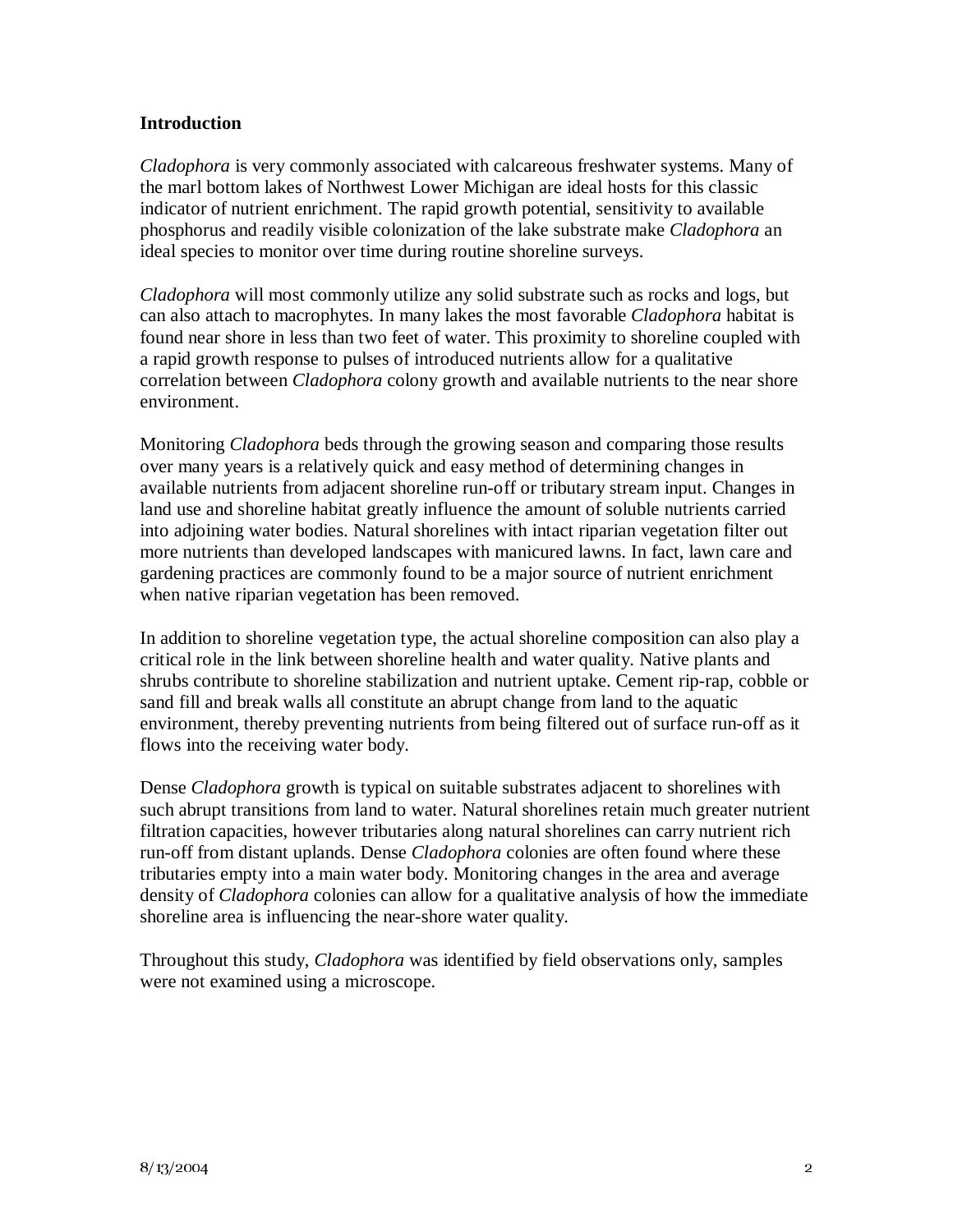### **Methods**

The Platte Lake shoreline was canoed on June fourteenth and fifteenth and September sixth and seventh of 2003. Samples sites were chosen primarily at areas with visible *Cladophora* growth. At each site, 100 mL water samples were collected for phosphorus (µg/L) and *E. coli* (#/dL) analyses. In addition, global coordinates using a handheld, Garmin eTrex Legend Global Positioning System unit, were recorded in decimal degrees; water temperature, type of shoreline (B ñ break or seawall, L ñ manicured lawn, N ñ natural, O ñ outflow, R ñ rocky, S ñ sand), and the relative density of *Cladophora* growth (with an estimate of total bed size in square feet, for medium to high densities) were collected. Approximately two photographs were taken at each site, one of the shoreline and one of the lake bottom including *Cladophora* when present.

Water samples were stored in coolers before being delivered to the laboratory for analyses.

Data were entered into Excel spreadsheets and ArcView 3.2 Geographic Information Systems. The data were sorted both as a function of collection date and shoreline type, and analyzed using ANOVA ( $\alpha$  = 0.05).

### **Results**

Phosphorus ( $\mu$ g/L) values collected in June were not significantly different (p-value = 0.25) from those collected in September (Figure 1). *E. coli* counts however, were significantly lower (p-value  $= 0.02$ ) in September than they were in June (Figure 1).



**Platte Lake 2003**

*Figure 1.* Mean *Cladophora* ( $ft^2$ ), phosphorus ( $\mu g/L$ ) and *E. coli* ( $\#/dL$ ) values collected from Platte Lake in June and September 2003. Y ñ error bars indicate standard error.

In June, *Cladophora* beds were noted at 65% of the sample sites, compared to 61% in September. The medium to high density *Cladophora* beds (Appendix B1) in June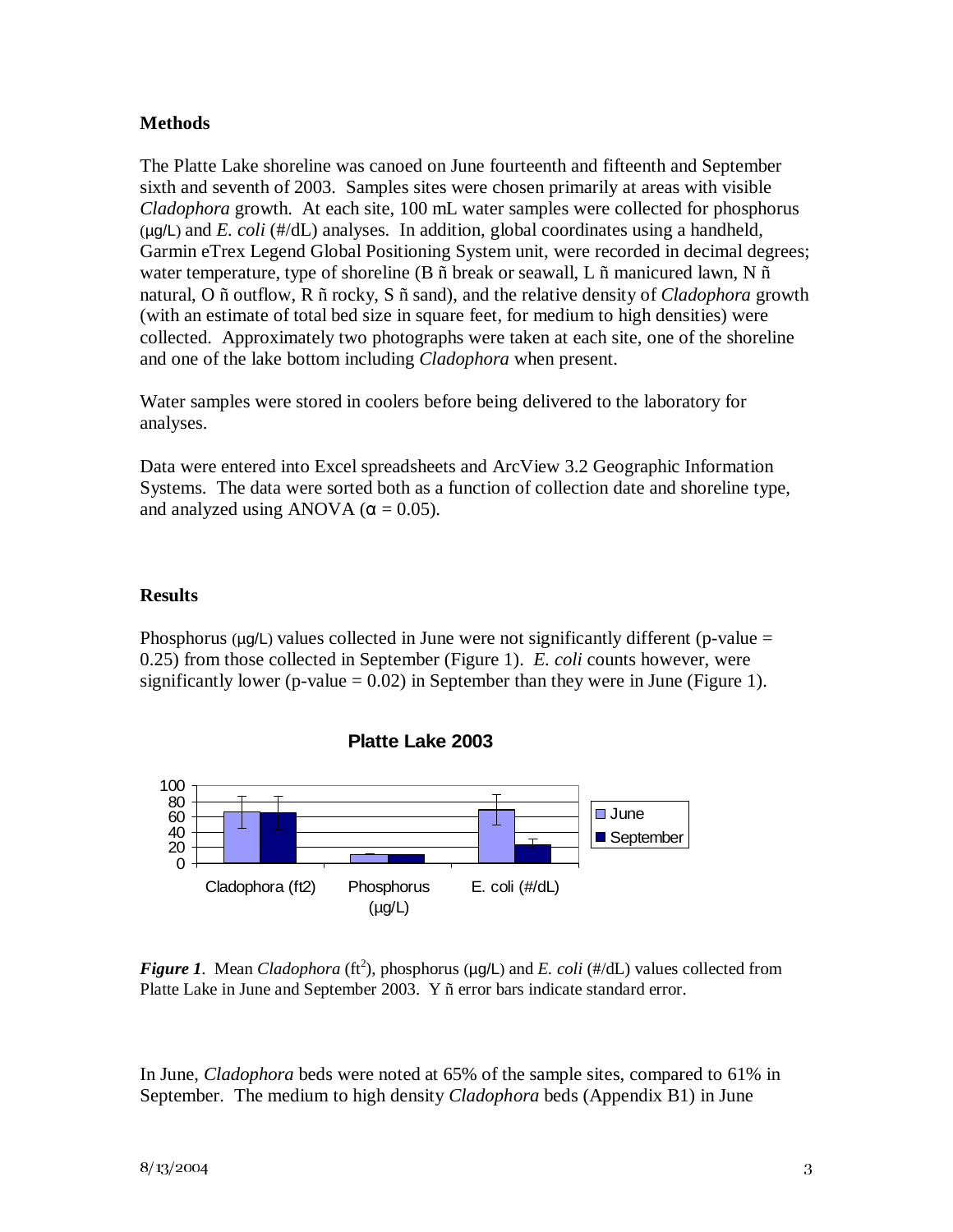approximated 4466 ft<sup>2</sup>, whereas those in September totaled approximately 4640 ft<sup>2</sup> and are not significantly different ( $p$ -value = 0.97).

Data collected at sites with a shoreline designation of breakwall were not significantly different when comparing *Cladophora* area (p-value  $= 0.46$ ), phorphorus (p-value  $=$ 0.72), nor *E. coli* (p-value  $= 0.58$ ) from June to September (Table 1).

Table 1. Mean and standard error of *Cladophora* bed area (ft<sup>2</sup>), phosphorus ( $\mu$ g/L) and *E. coli* (#/dL) in Platte Lake at sites with break or sea-walls.

|           | Cladophora Area (ft2) |       | Phosphorus (µg/L) |          | $E.$ col $(\#/dL)$ |          |  |
|-----------|-----------------------|-------|-------------------|----------|--------------------|----------|--|
|           | standard              |       |                   | standard |                    | standard |  |
|           | mean<br>error         |       | mean<br>error     |          | mean               | error    |  |
| June      | 96.71                 | 43.51 | 11.47             | 1.32     | 79.79              | 57.78    |  |
| September | 65.30                 | 18.43 | 10.94             | 0.84     | 48.40              | 23.49    |  |

#### **Breakwall**

Sites with natural shorelines were not significantly different from June to September in terms of mean *Cladophora* area (p-value = 0.82), phosphorus (p-value = 0.97), nor *E. coli*  $(p-value = 0.56)$  (Table 2).

Table 2. Mean and standard error of *Cladophora* bed area (ft<sup>2</sup>), phosphorus ( $\mu$ g/L) and *E. coli* (#/dL) in Platte Lake at sites with natural shorelines.

#### **Natural**

|           | Cladophora Area (ft2) |       |       | Phosphorus (µg/L) | $E.$ col $(\#/dL)$ |          |  |
|-----------|-----------------------|-------|-------|-------------------|--------------------|----------|--|
|           | standard              |       |       | standard          |                    | standard |  |
|           | mean                  | error | mean  | error             | mean               | error    |  |
| June      | 21.84                 | 12.95 | 10.88 | 1.36              | 45.36              | 24.36    |  |
| September | 17.21                 | 15.76 | 10.93 | 0.65              | 28.42              | 10.91    |  |

Outflow sites were not significantly different from June to September when comparing *Cladophora* area (p-value  $= 0.51$ ) and phosphorus (p-value  $= 0.08$ ). They were, however when comparing *E. coli* (p-value  $= 0.04$ ).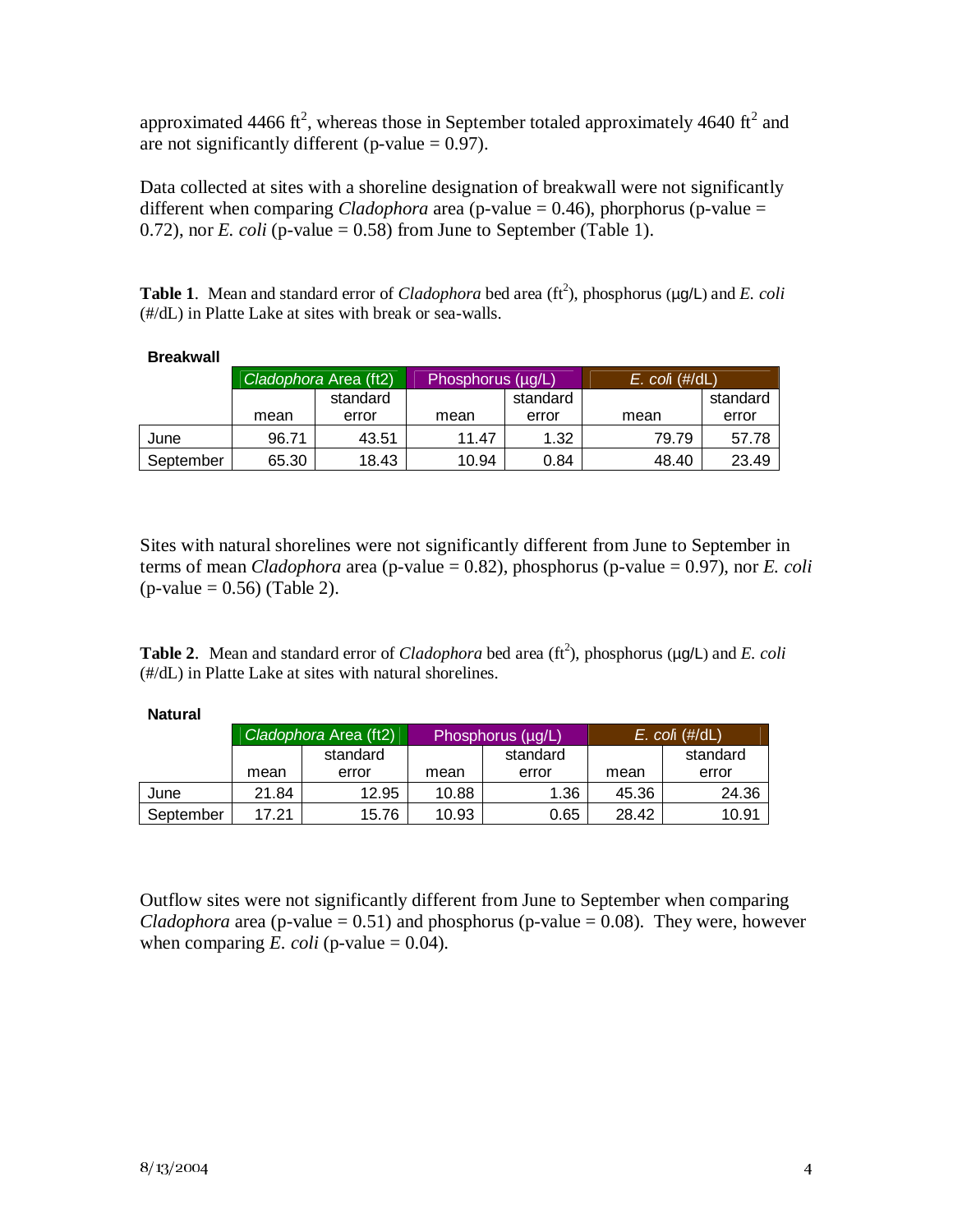Table 3. Mean and standard error of *Cladophora* bed area (ft<sup>2</sup>), phosphorus ( $\mu$ g/L) and *E. coli* (#/dL) in Platte Lake at sites with outflows including streams, springs or pipes.

|           | Cladophora Area (ft2) |        |       | Phosphorus (µg/L) | $E.$ col $(\#/dL)$ |          |  |
|-----------|-----------------------|--------|-------|-------------------|--------------------|----------|--|
|           | standard              |        |       | standard          |                    | standard |  |
|           | mean<br>error         |        | mean  | error             | mean               | error    |  |
| June      | 130.25                | 88.25  | 13.97 | 2.72              | 134.75             | 52.46    |  |
| September | 232.45                | 124.70 | 8.65  | 0.70              | 16.00              | 4.47     |  |

#### **Outflow**

*Cladophora* bed area, phosphorus and *E.coli* were not significantly different (p-values of 0.88, 0.71 and 0.07 respectively) from June to September at sites with rocky shores.

Table 4. Mean and standard error of *Cladophora* bed area (ft<sup>2</sup>), phosphorus ( $\mu$ g/L) and *E. coli* (#/dL) in Platte Lake at sites with outflows such as stream, springs or pipes.

#### **Rocky**

|           | Cladophora Area (ft2) |       |      | Phosphorus (µg/L) | $E.$ col $(\#/dL)$ |          |
|-----------|-----------------------|-------|------|-------------------|--------------------|----------|
|           | standard              |       |      | standard          |                    | standard |
|           | error<br>mean         |       | mean | error             | mean               | error    |
| June      | 26.22                 | 13.18 | 9.48 | 1.44              | 19.56              | 8.96     |
| September | 28.53                 | 9.91  | 9.98 | 0.52              | 5.93               | 1.26     |

In June, mean values of *Cladophora* beds were greatest at sites with breakwalls, manicured lawns or outflows (Figure 2a). Sites with breakwalls and outflows similarly contained the highest mean values of *Cladophora* beds in September (Figure 3a). Mean phosphorus values did not vary greatly among shoreline types (Figures 2b, 3b). *E. coli* counts were quite variable in June, with high values at most shoreline types (Figure 2c); overall, mean September counts were lower, with smaller standard errors (Figure 3c).

Hot spots, or sites containing extremely high values of observed or measured variables were determined by comparing all values recorded for June and September and are projected in Appendix A6 and listed as follows: *Cladophora* (Figure 4, Table 5), phosphorus (Figure 5, Table 6) and *E. coli* (Figure 6, Table 7).

#### **Discussion**

The decrease in *E.coli* levels over time may be the result of reduced rainfall and runoff in the later summer leading to less introduction of *E.coli* from adjacent uplands. The greater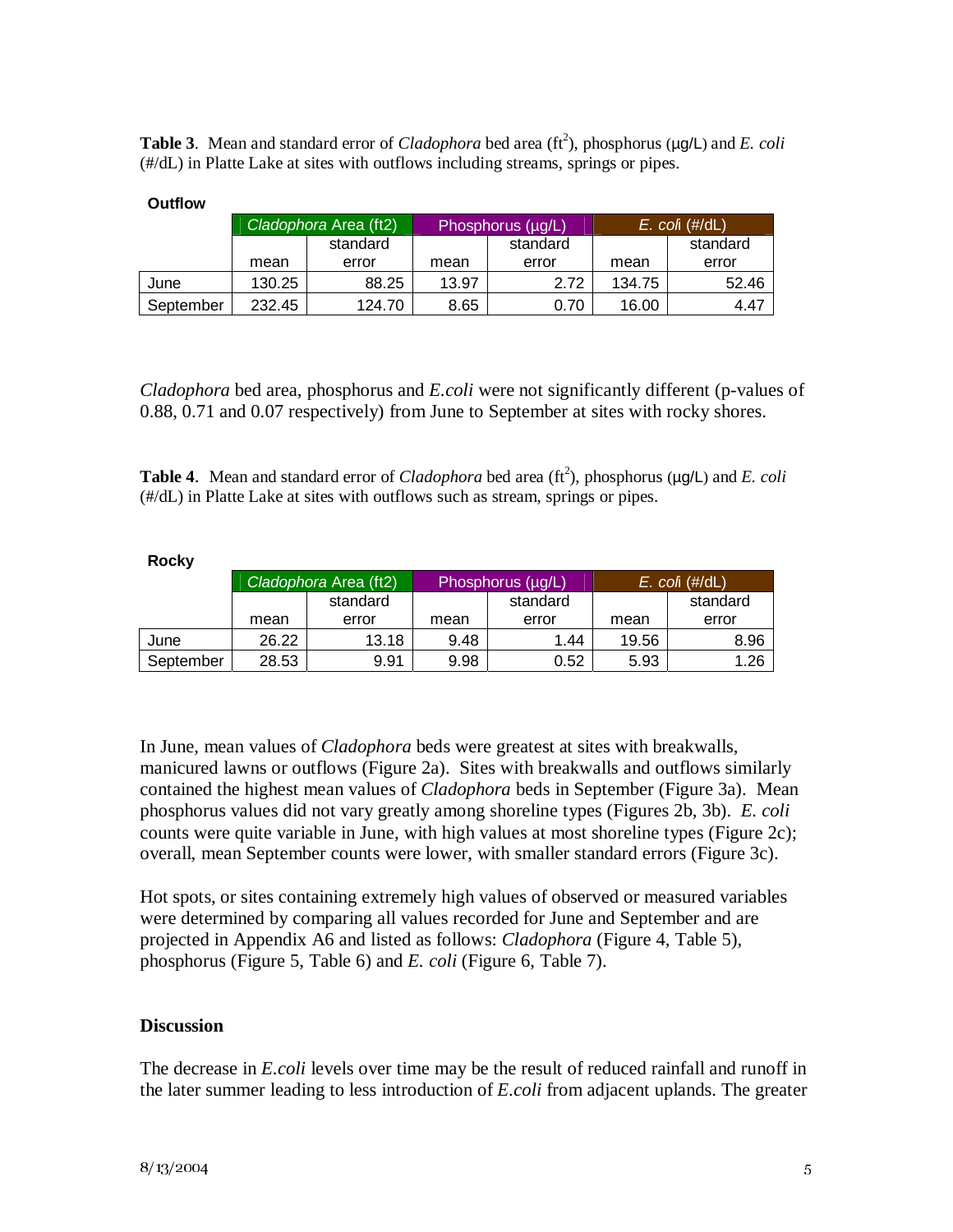

Figure 2a. Mean values of *Cladophora* beds (ft<sup>2</sup>) at different shoreline types (B - breakwall, L - manicured lawns, N - natural, O - outflow, R - rocky) in Platte Lake 2003. Y - error bars indicate standard error.



Figure 2b. Mean values of phosphorus (µg/L) at different shoreline types (B - breakwall, L - manicured lawns, N - natural, O - outflow, R - rocky) in Platte Lake 2003. Y - error bars indicate standard error.



Figure 2c. Mean counts of E. coli (#/dL) at different shoreline types (B - breakwall, L - manicured lawns, N - natural, O - outflow, R - rocky) in Platte Lake 2003. Y - error bars indicate standard error.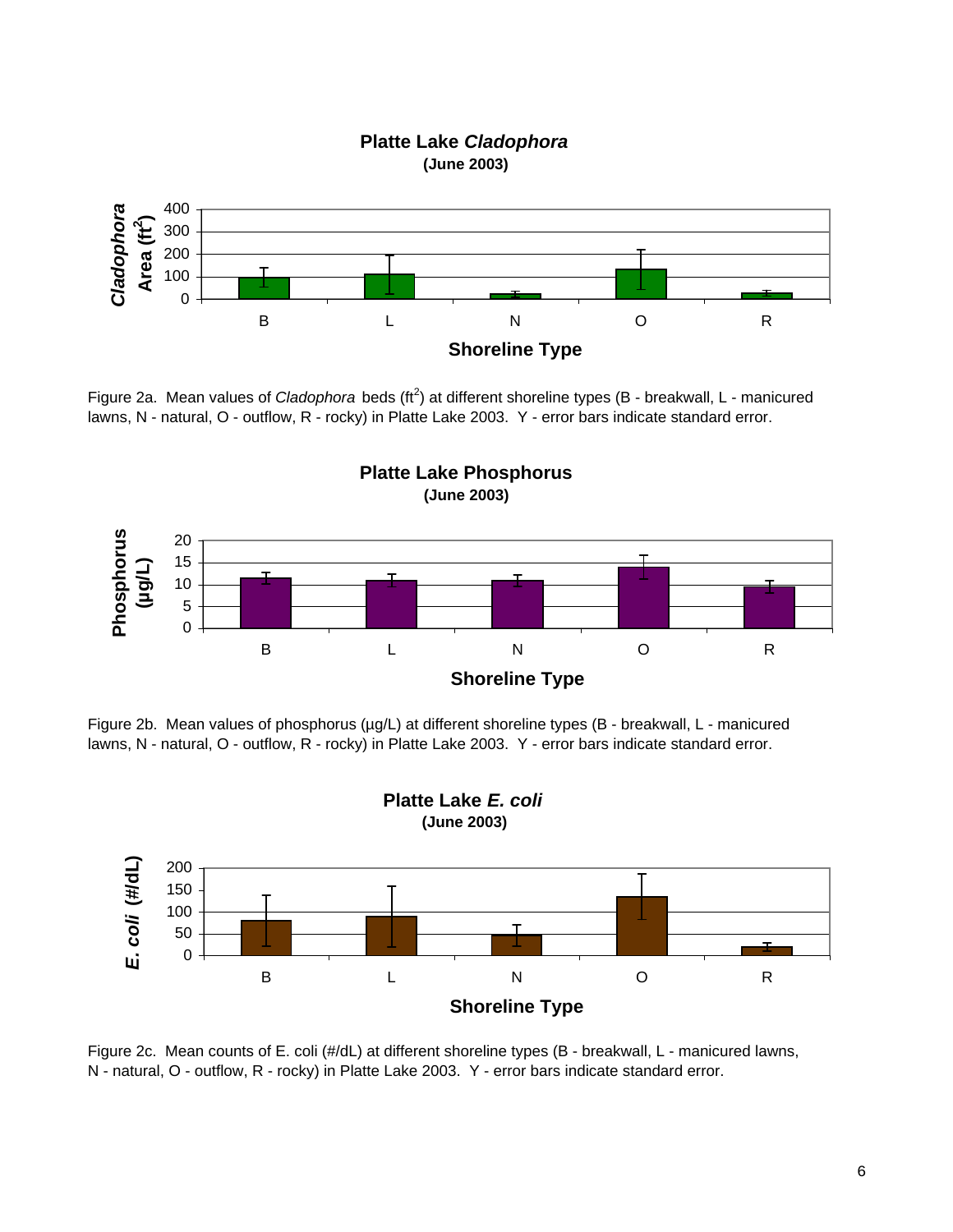

Figure 3a. Mean values of *Cladophora* beds (ft<sup>2</sup>) at different shoreline types (B - breakwall, N - natural, O - outflow, S - sandy) in Platte Lake 2003. Y - error bars indicate standard error.



Figure 3b. Mean values of *Cladophora* beds (ft<sup>2</sup>) at different shoreline types (B - breakwall, N - natural, O - outflow, S - sandy) in Platte Lake 2003. Y - error bars indicate standard error.



Figure 3c. Mean values of *Cladophora* beds (ft<sup>2</sup>) at different shoreline types (B - breakwall, N - natural, O - outflow, S - sandy) in Platte Lake 2003. Y - error bars indicate standard error.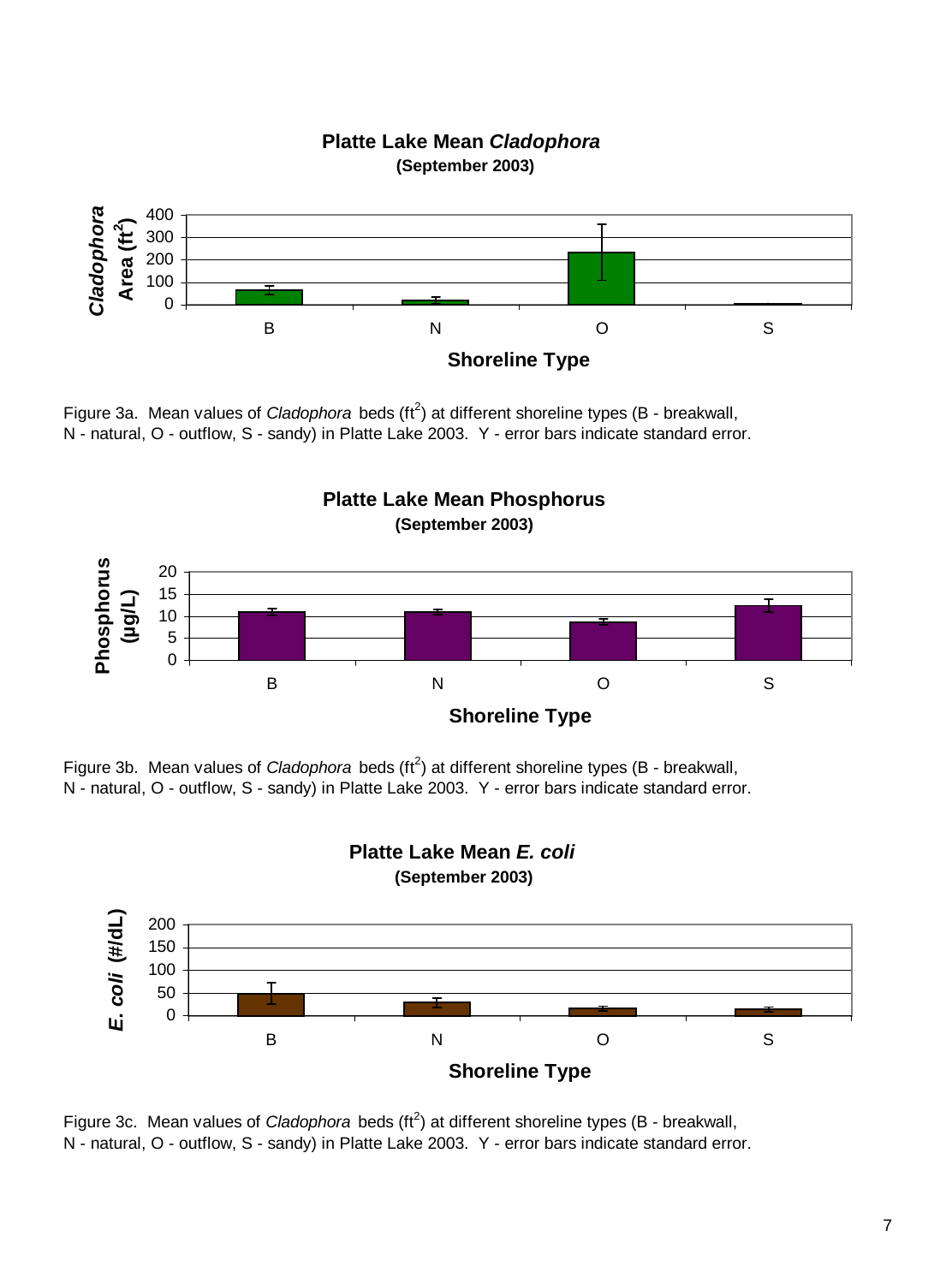surface run-off in the sub-watersheds of these tributary outflows during the wetter late spring/early summer has the potential to carry much more fecal material as compared to the much drier late summer/early fall period reflected in the September data. Although statistical comparison of shoreline type and *Cladophora* presence did not prove significant, it is felt that the influence of tributary streams on *Cladophora* beds led to the high incidence of *Cladophora* along natural shorelines that had outflows present. The authors felt that the natural shoreline incidences of *Cladophora* could be attributed to the nutrients carried by the outflow and not necessarily from the adjacent shoreline.

Lack of significance between June and September nutrient levels would indicate a fairly uniform supply of available nutrients throughout the growing season for the near shore environment of Platte Lake.

### **Conclusions**

Statistical analyses show that over time, *Cladophora* and phosphorus did not vary significantly. *E. coli* counts however, declined from June to September (confidence interval  $= 95\%$ ).

*Cladophora* densities were highest at shorelines with break or seawalls, manicured lawns and outflows, however they were not significantly different (confidence interval  $= 95\%$ ).

Phosphorus and *E. coli* did not vary significantly among shoreline types (confidence interval  $= 95\%$ ).

Recommendations for further studies would be to further evaluate *Cladophora* presence along natural shorelines in the vicinity of outflows compared to natural shorelines not in the vicinity of tributary outflows.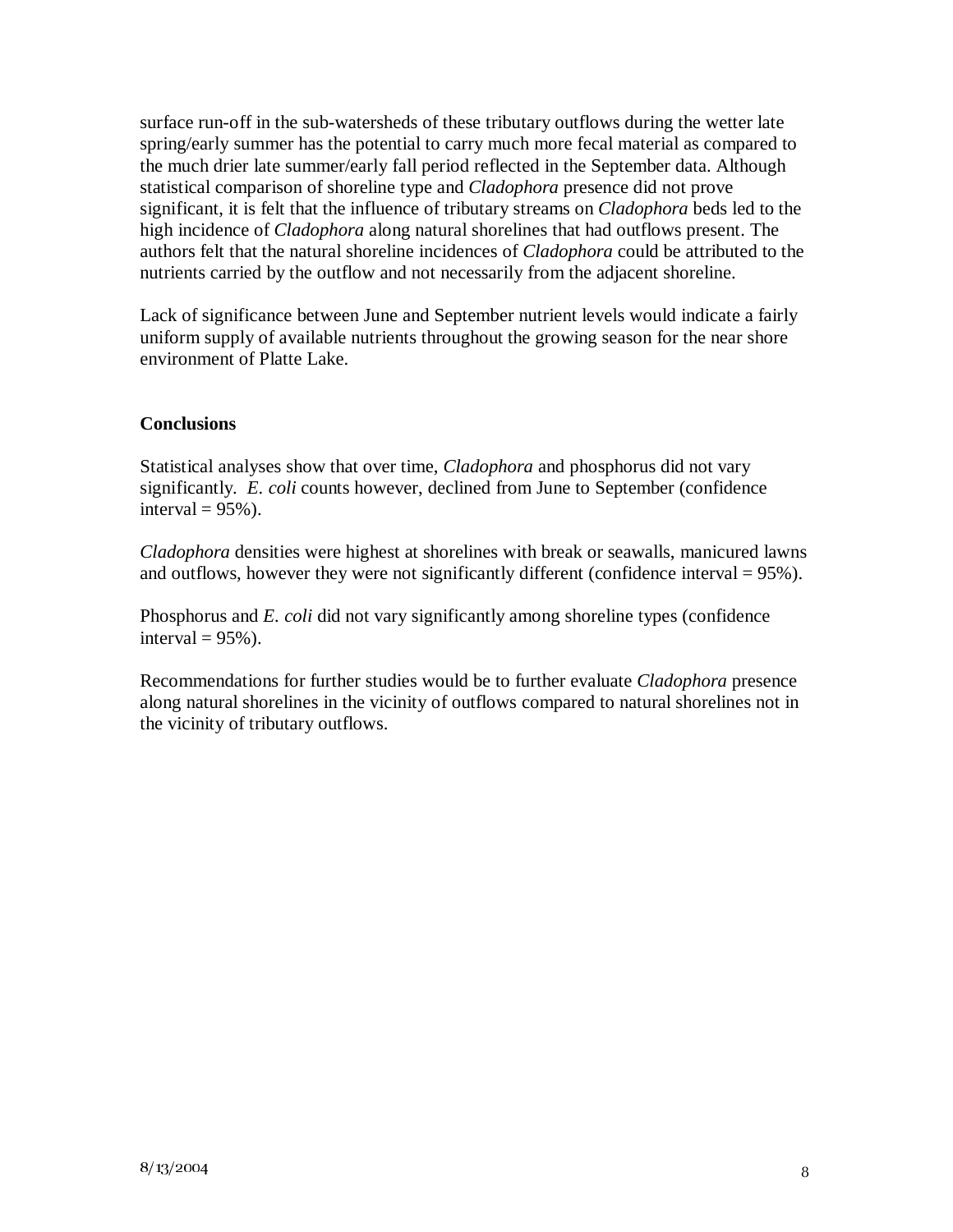

## *Cladophora* **Hot Spots in Platte Lake (2003)**

Figure 4. Cladophora bed (ft<sup>2</sup>) hot spots and mean values along natural shorelines, in Platte Lake, 2003. Special Note: Location of above hot spots is not the same among measured variables. For specific location see table below.

Table 5. Area (ft<sup>2</sup>) and locations of *Cladophora* hot spots in Platte Lake 2003.

|                         | Site (June) Latitude |          | Longitude   | June  | September |
|-------------------------|----------------------|----------|-------------|-------|-----------|
| Natural                 |                      |          |             | 21.84 | 17.21     |
| $\overline{A}$          | 5                    | 44.67673 | $-86.09301$ |       | 900       |
| B                       | 9                    | 44.67623 | $-86.08537$ | 280   | 1200      |
| $\overline{\text{c}}$   | 22                   | 44.67875 | $-86.06431$ |       | 24        |
| ĪD                      | 36                   | 44.70078 | $-86.09027$ |       | 120       |
| E                       | 37                   | 44.70115 | $-86.09071$ | 175   | 192       |
| $\overline{\mathsf{F}}$ | 38                   | 44.70161 | $-86.09104$ |       | 120       |
| $\overline{G}$          | 66                   | 44.68214 | $-86.10719$ | 240   | 300       |

| 21.84 |
|-------|
|-------|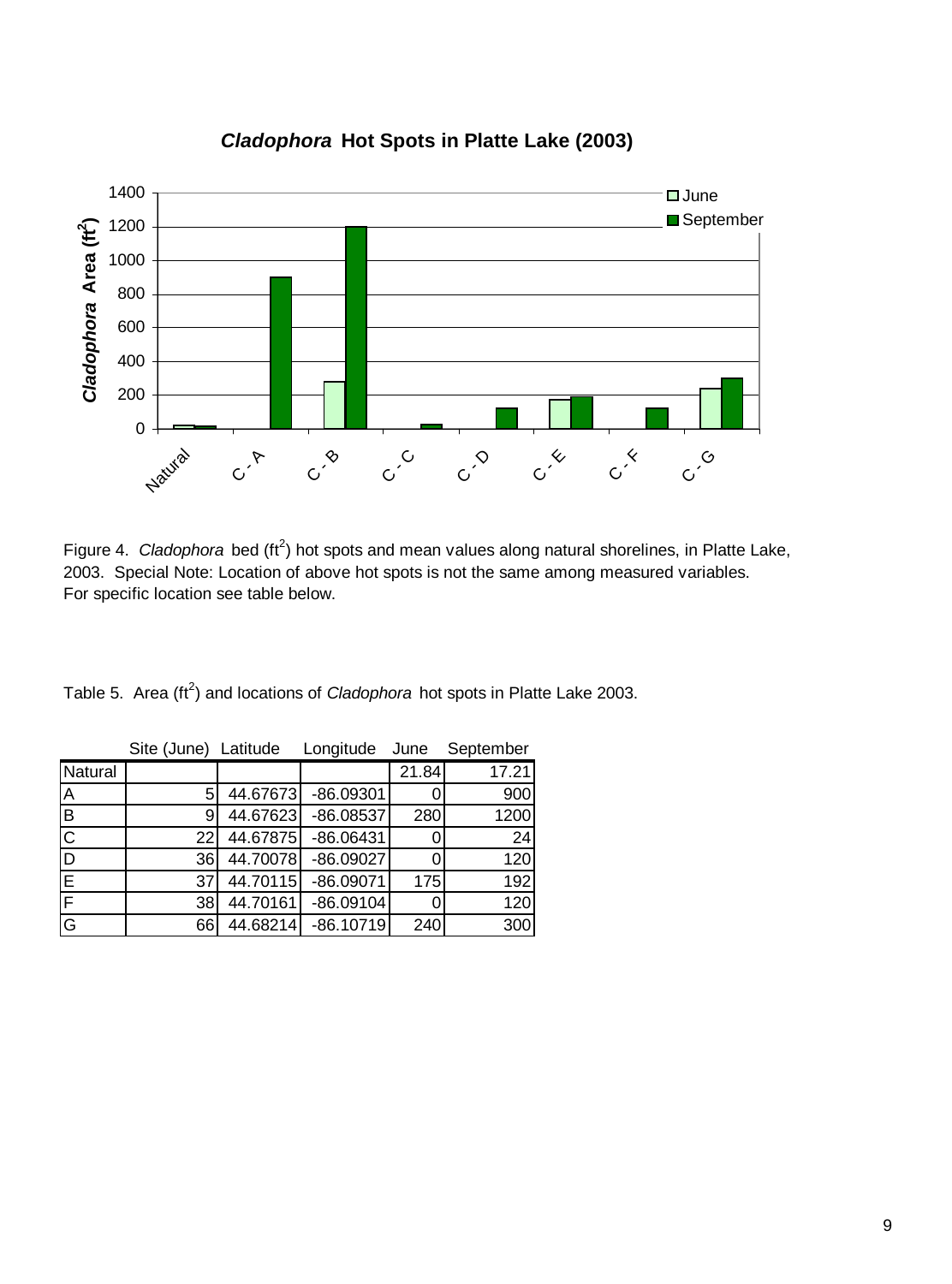

## **Phosphorus Hot Spots in Platte Lake (2003)**

Figure 5. Phosphorus (ug/L) hot spots and mean values along natural shorelines, in Platte Lake, 2003. Special Note: Location of above hot spots is not the same among measured variables. For specific location see table below.

Table 6. Concentrations (ug/L) and locations of phosphorus hot spots in Platte Lake 2003.

|                         | Site (June) Latitude |          | Longitude   | June  | September |
|-------------------------|----------------------|----------|-------------|-------|-----------|
| Natural                 |                      |          |             | 10.88 | 10.93     |
| $\overline{\mathsf{A}}$ | 18                   | 44.6748  | $-86.06575$ | 33.89 | 7.99      |
| $\overline{\mathbf{B}}$ | 19                   | 44.6751  | $-86.06514$ | 39.88 | 9.56      |
| $\overline{\text{c}}$   | 23                   | 44.68103 | $-86.06588$ | 24.22 | 13.09     |
| ĪD                      | 25                   | 44.68555 | $-86.0631$  | 26.7  | 11.52     |
| $\overline{E}$          | 43                   | 44.70477 | $-86.09765$ | 19.83 | 10.82     |
| F                       | 44                   | 44.70616 | $-86.09994$ | 16.75 | 12.84     |
| G                       | 51                   | 44.69997 | $-86.12084$ | 6.86  | 25.74     |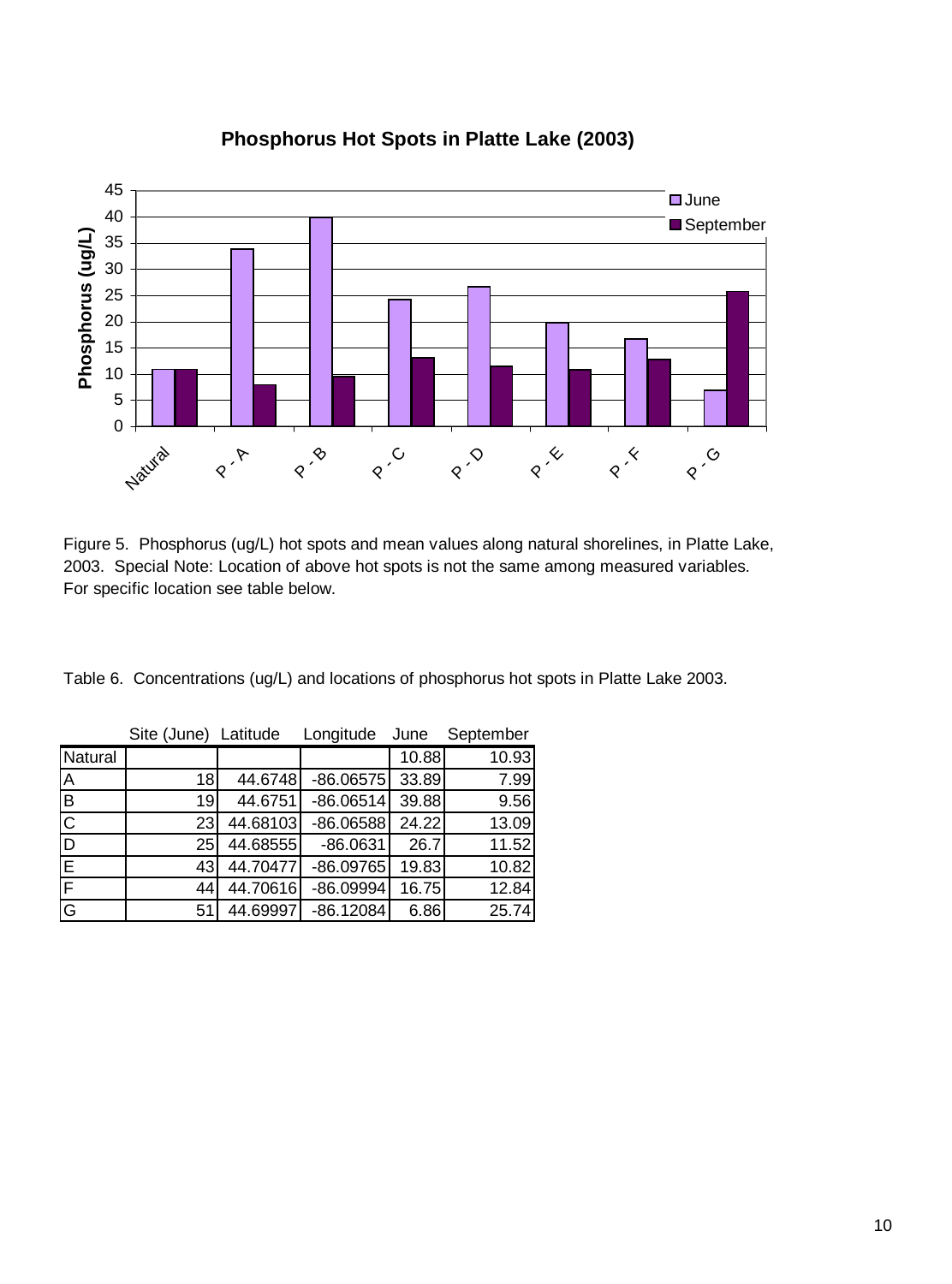

## *E. Coli* **Hot Spots in Platte Lake (2003)**

Figure 7. *E. coli* (#/dL) hot spots and mean values along natural shorelines, in Platte Lake, 2003. Special Note: Location of above hot spots is not the same among measured variables. For specific location see table below.

Table 7. Counts (#/dL) and locations of *E. coli* hot spots in Platte Lake 2003.

|                         | Site (June) Latitude |          | Longitude   | June  | September |
|-------------------------|----------------------|----------|-------------|-------|-----------|
| Natural                 |                      |          |             | 45.36 | 28.42     |
| <b>IA</b>               |                      | 44.67693 | $-86.09885$ | 803   | 11        |
| ĪВ                      | 9                    | 44.67623 | $-86.08537$ | 121   | 23        |
| $\overline{\mathsf{C}}$ |                      | 44.67580 | $-86.08262$ | 298   | 26        |
| ĪD                      | 17                   | 44.67572 | $-86.06737$ | 542   | 5         |
| E                       | 19                   | 44.64510 | $-86.06514$ | 162   | 8         |
| F                       | 25                   | 44.68555 | $-86.0631$  | 226   | 6         |
| G                       | 62                   | 44.68835 | $-86.11543$ | 646   | 10        |

| <u>in the contract of the contract of the contract of the contract of the contract of the contract of the contract of the contract of the contract of the contract of the contract of the contract of the contract of the contra</u> | ______ | . |  | . | ---- |
|--------------------------------------------------------------------------------------------------------------------------------------------------------------------------------------------------------------------------------------|--------|---|--|---|------|
|                                                                                                                                                                                                                                      |        |   |  |   |      |
|                                                                                                                                                                                                                                      |        |   |  |   |      |
|                                                                                                                                                                                                                                      |        |   |  |   |      |
|                                                                                                                                                                                                                                      |        |   |  |   |      |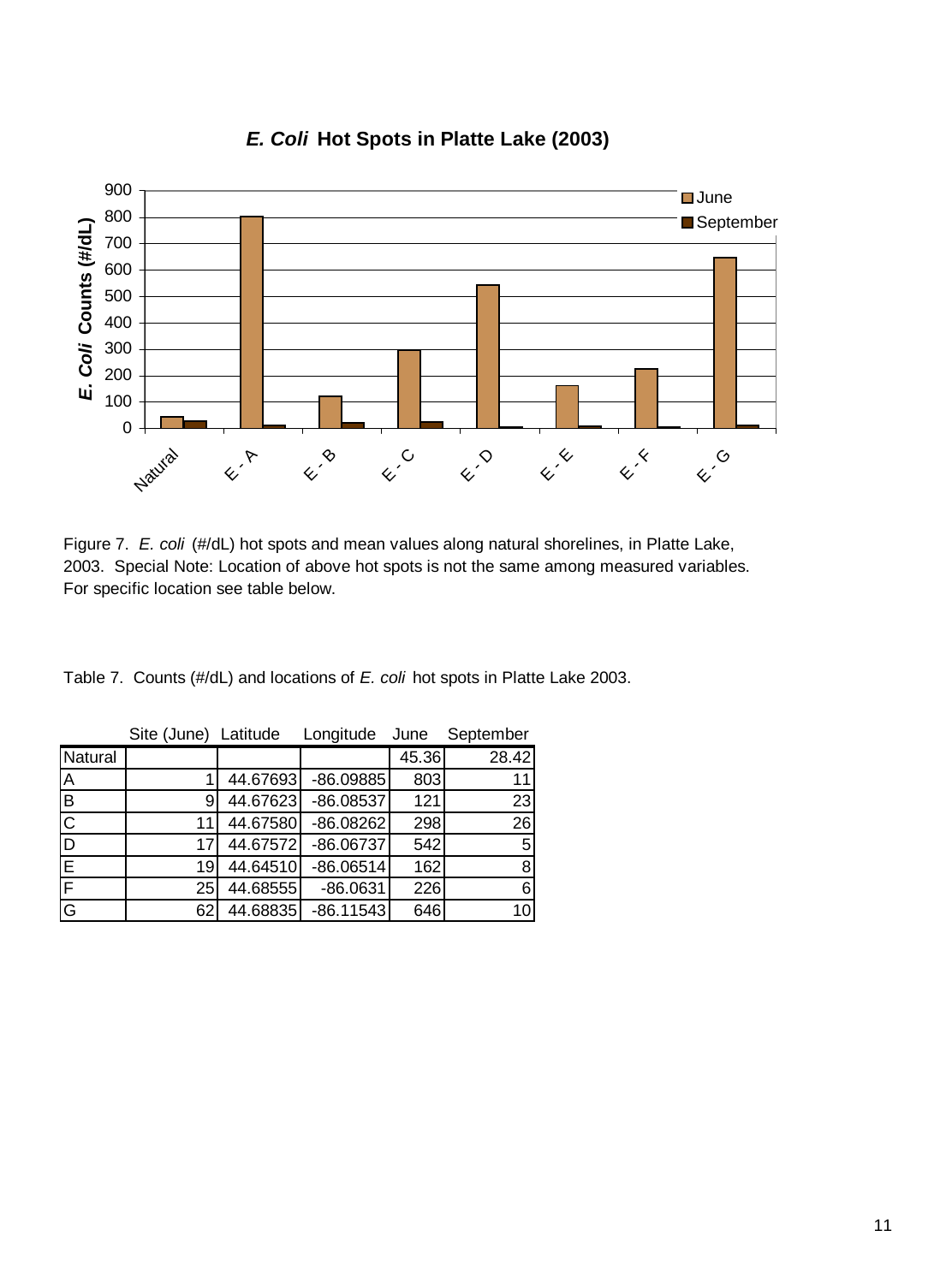#### APPENDIX A - MAPS

- A1. Sample Sites
- A2. *Cladophora* Density
- A3. Phosphorus Concentration
- A4. *E. Coli* Counts
- A5. Shoreline Type
- A6. Hot Spots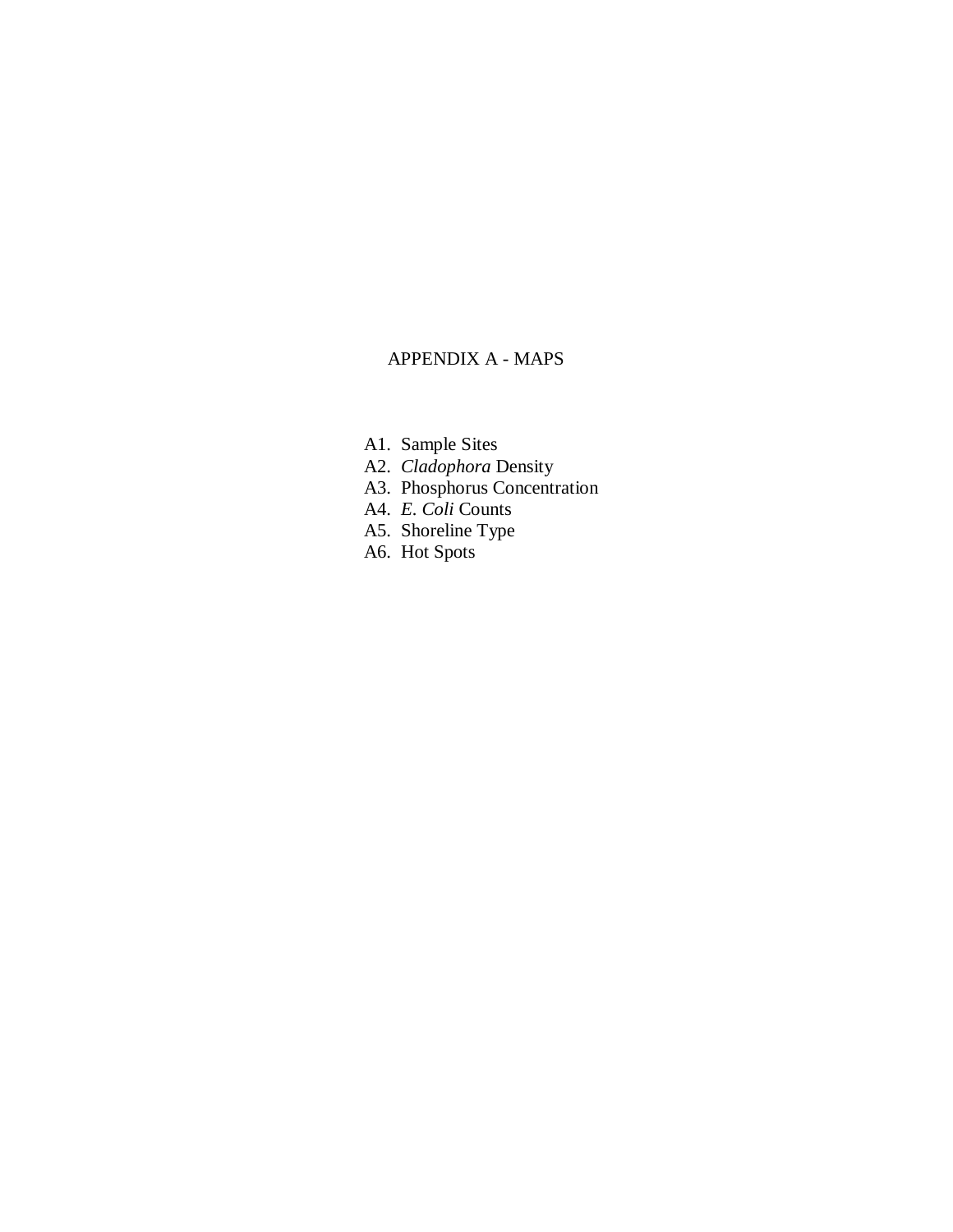

Source: Roads and Hydrology provided by MDNR (MIRIS 1:24,000 scale)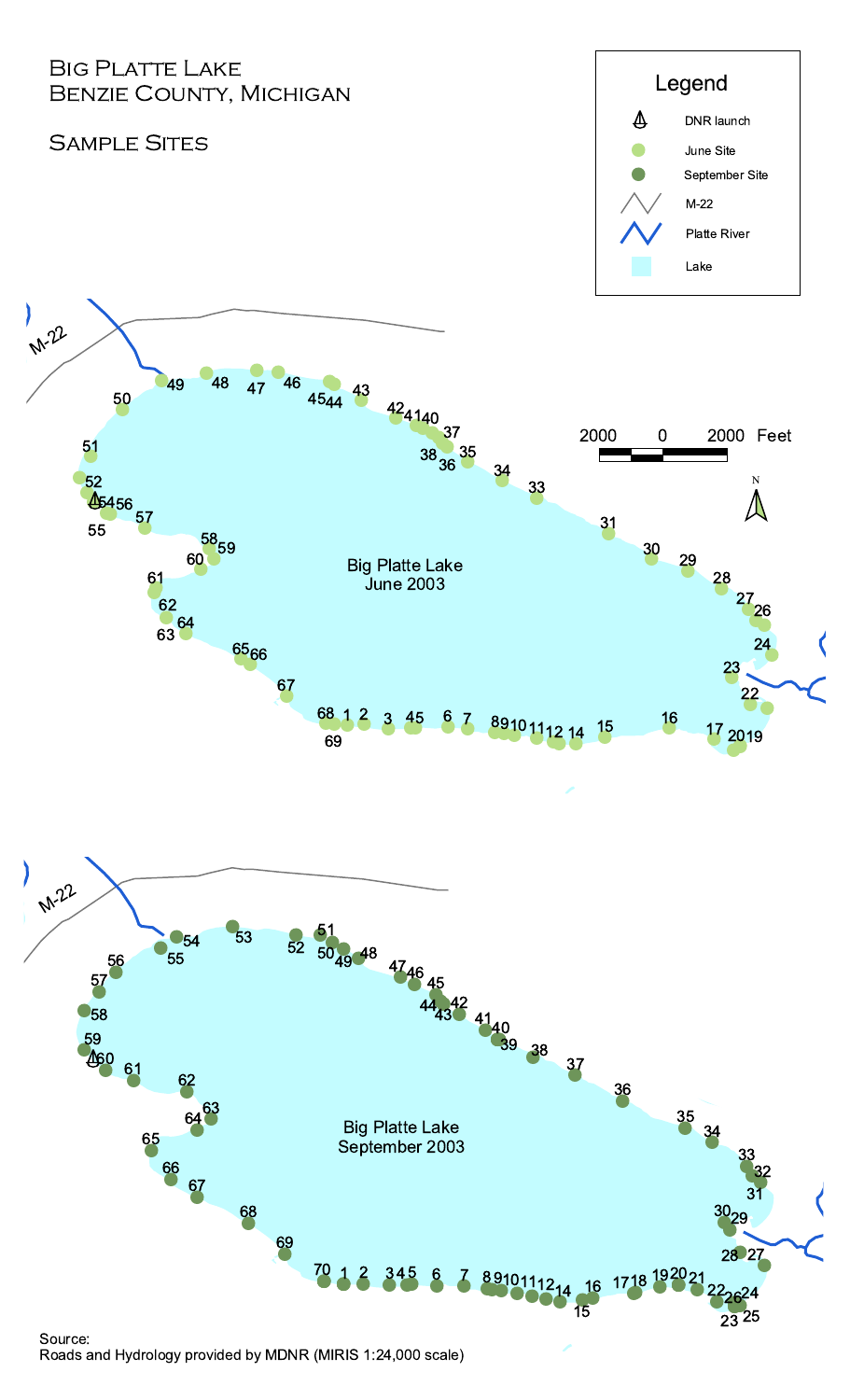

Roads and Hydrology provided by MDNR (MIRIS 1:24,000 scale)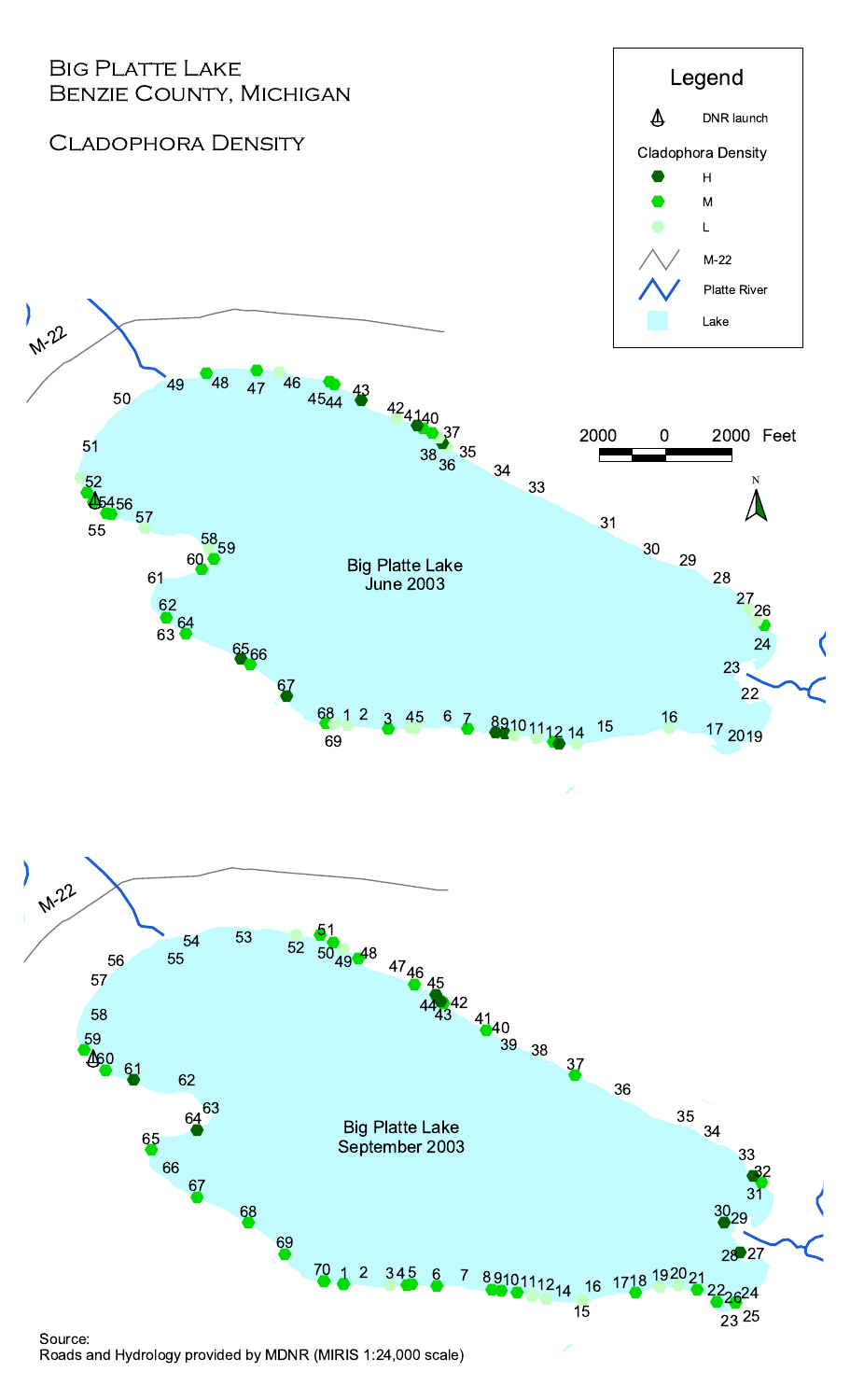

Roads and Hydrology provided by MDNR (MIRIS 1:24,000 scale)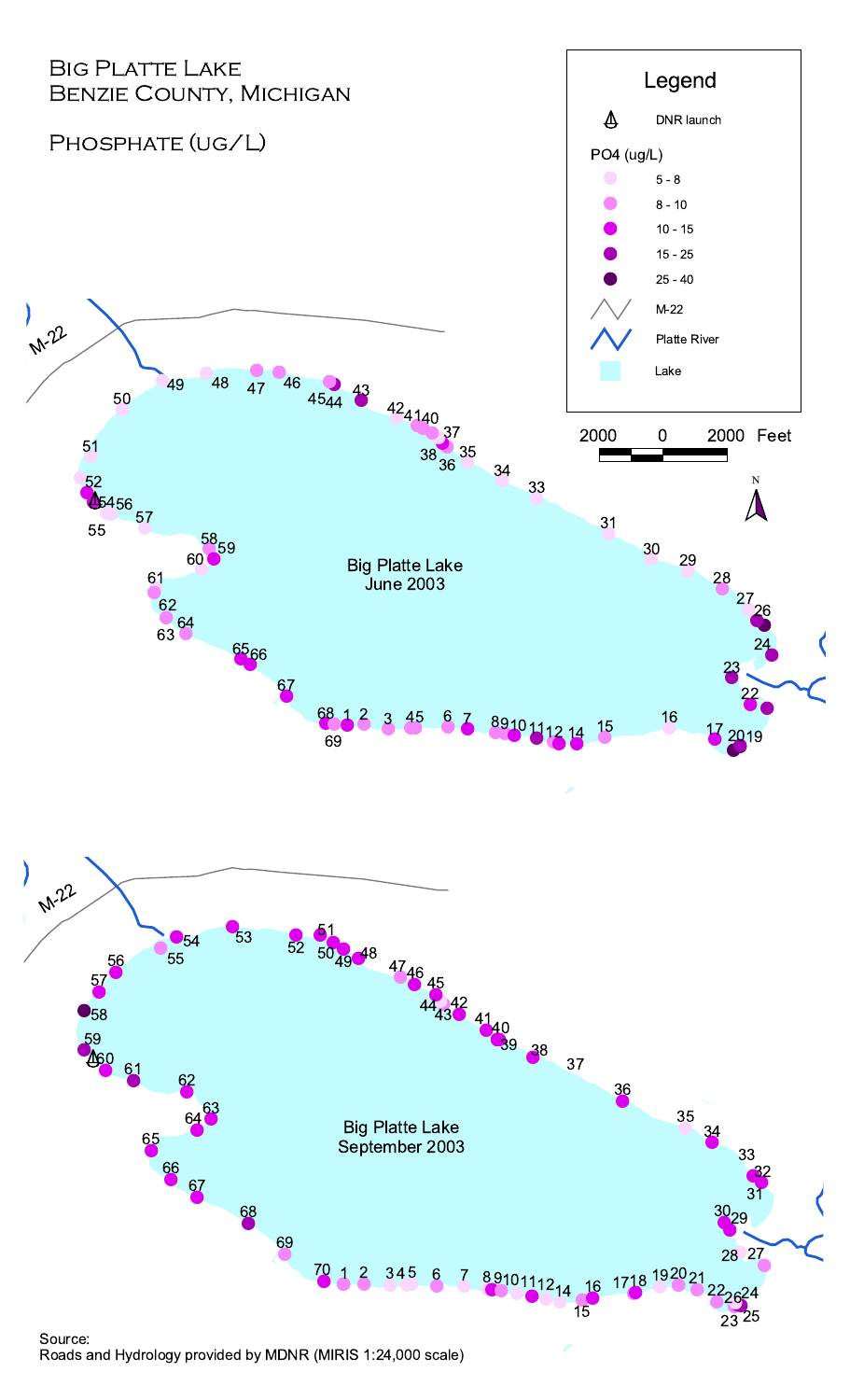

Roads and Hydrology provided by MDNR (MIRIS 1:24,000 scale)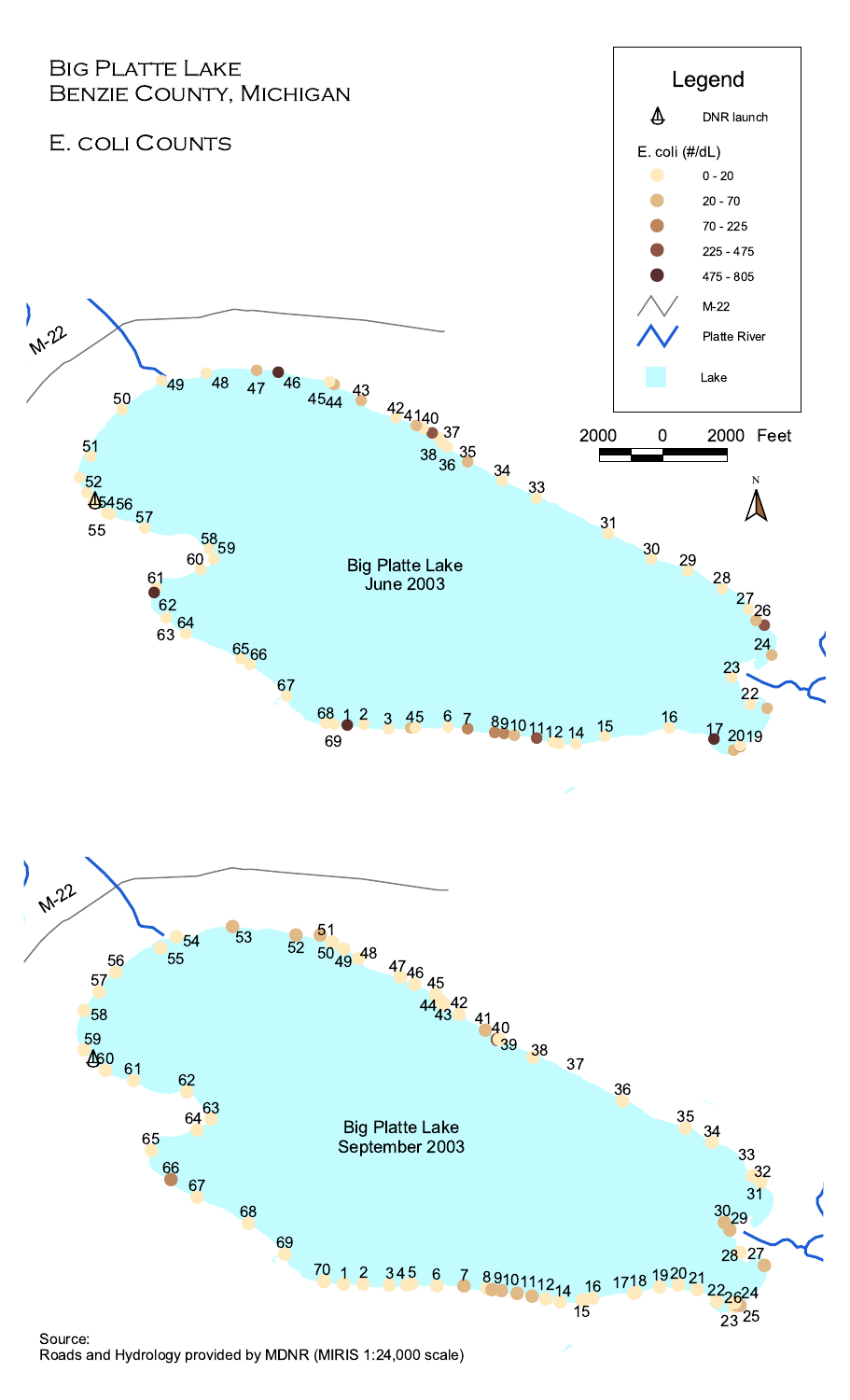



#### Source: Roads and Hydrology provided by MDNR (MIRIS 1:24,000 scale)